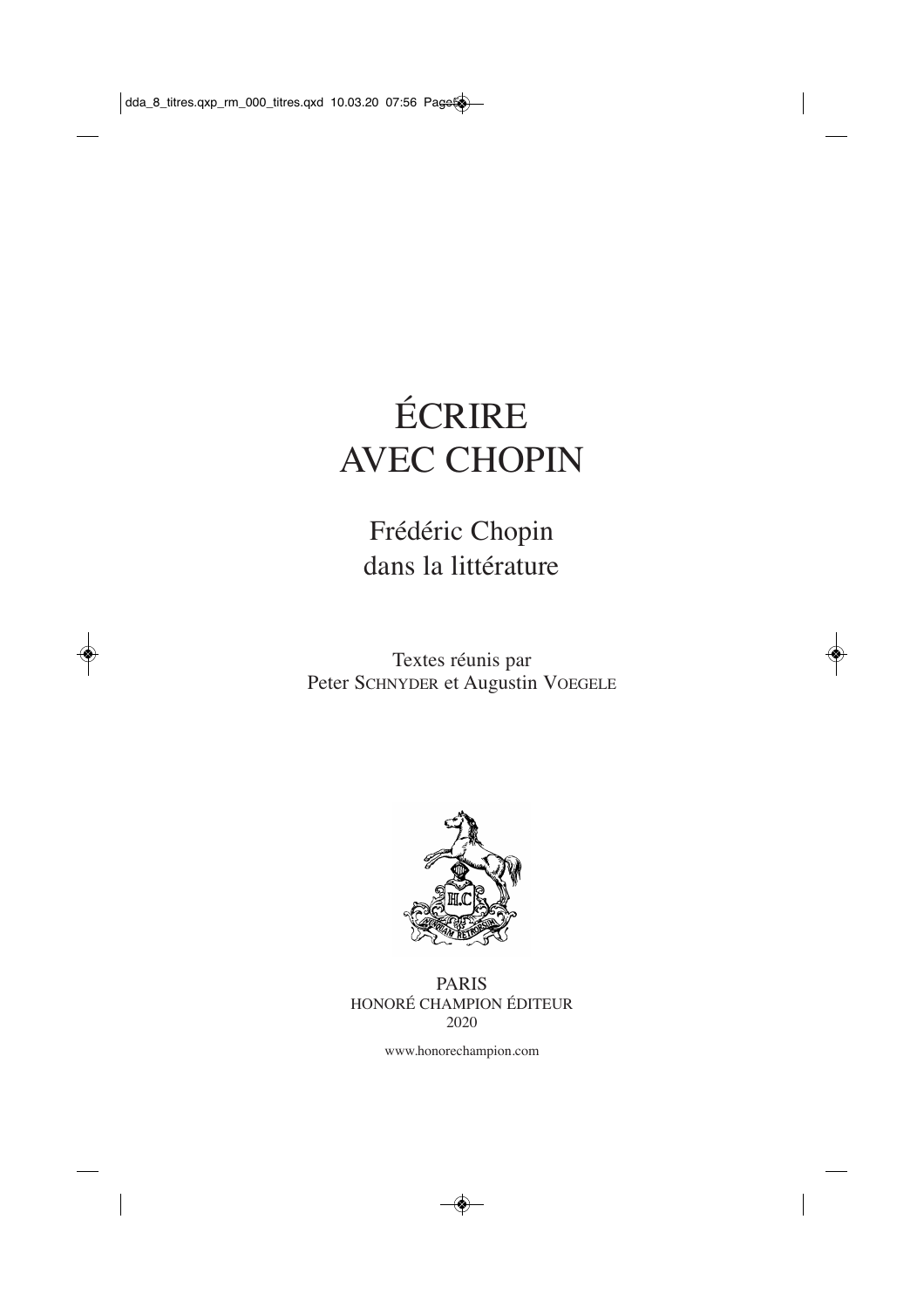### **tAble des mAtIères**

| Peter SCHNYDER                                            |   |
|-----------------------------------------------------------|---|
| INTRODUCTION. POURQUOI CHOPIN?<br><b>Augustin VOEGELE</b> | 9 |
| Peter SCHNYDER                                            |   |

#### **premIère pArtIe chopIn IntIme**

| <b>Béatrice DIDIER</b>                                                                                    | 37 |
|-----------------------------------------------------------------------------------------------------------|----|
| CHOPIN DANS LE MONDE D'EUGÈNE DELACROIX<br>Elena ROVENKO                                                  | 49 |
| CHOPIN LECTEUR, CHOPIN OBJET DE LA PRODUCTION ÉCRITE<br>Anne-Marie TELESINSKI                             | 59 |
| MAJORQUE ET LA CHARTREUSE DE VALLDEMOSSA,<br>SOURCES D'INSPIRATION POUR CHOPIN<br>Graciela CONTE-STIRLING | 73 |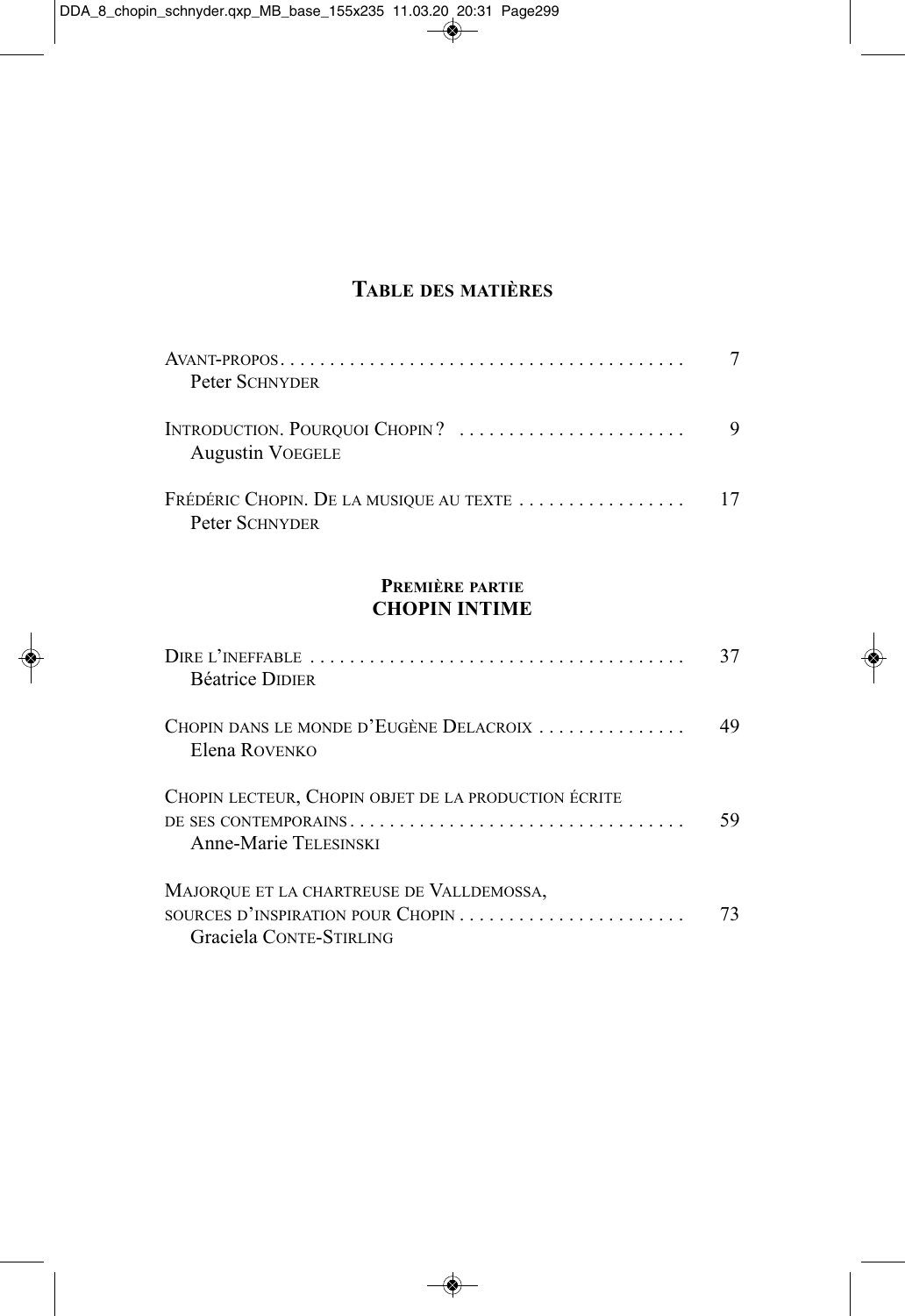#### **DEUXIÈME PARTIE SPECTRES DE CHOPIN**

| PRÉSENCE DE CHOPIN DANS LA POÉSIE RUSSE<br><b>Muriel DENÈFLE</b>                         | 87  |
|------------------------------------------------------------------------------------------|-----|
| CHOPIN DANS LES ŒUVRES DE BORIS PASTERNAK<br><b>Konstantin ZENKIN</b>                    | 103 |
| LA MUSIQUE RÉDUITE AU SILENCE:<br>CHOPIN CHEZ DEUX ÉCRIVAINS UKRAINIENS<br>Nikol Dziub   | 111 |
| LA SOIF DE CHOPIN:<br>RÉCEPTION LITTÉRAIRE ET EXPRESSIVITÉ CORPORELLE<br>Lawrence KRAMER | 123 |

#### TROISIÈME PARTIE **ÉCRIRE SELON CHOPIN**

| ENTRE JEU ET ÉCRITURE : LA TECHNIQUE CHOPINIENNE DE GIDE  139<br>Anna OPIELA-MROZIK    |     |
|----------------------------------------------------------------------------------------|-----|
| PRATIQUE PIANISTIQUE ET RÉFLEXION ESTHÉTIQUE<br>Joachim Sistig                         | 151 |
| ANDRÉ GIDE, OU CHOPIN COMME ALTER EGO<br><b>Augustin VOEGELE</b>                       | 167 |
| LES PHRASES DE PROUST SONT-ELLES MODELÉES<br>SUR LES PHRASES DE CHOPIN?<br>Luc FRAISSE | 177 |